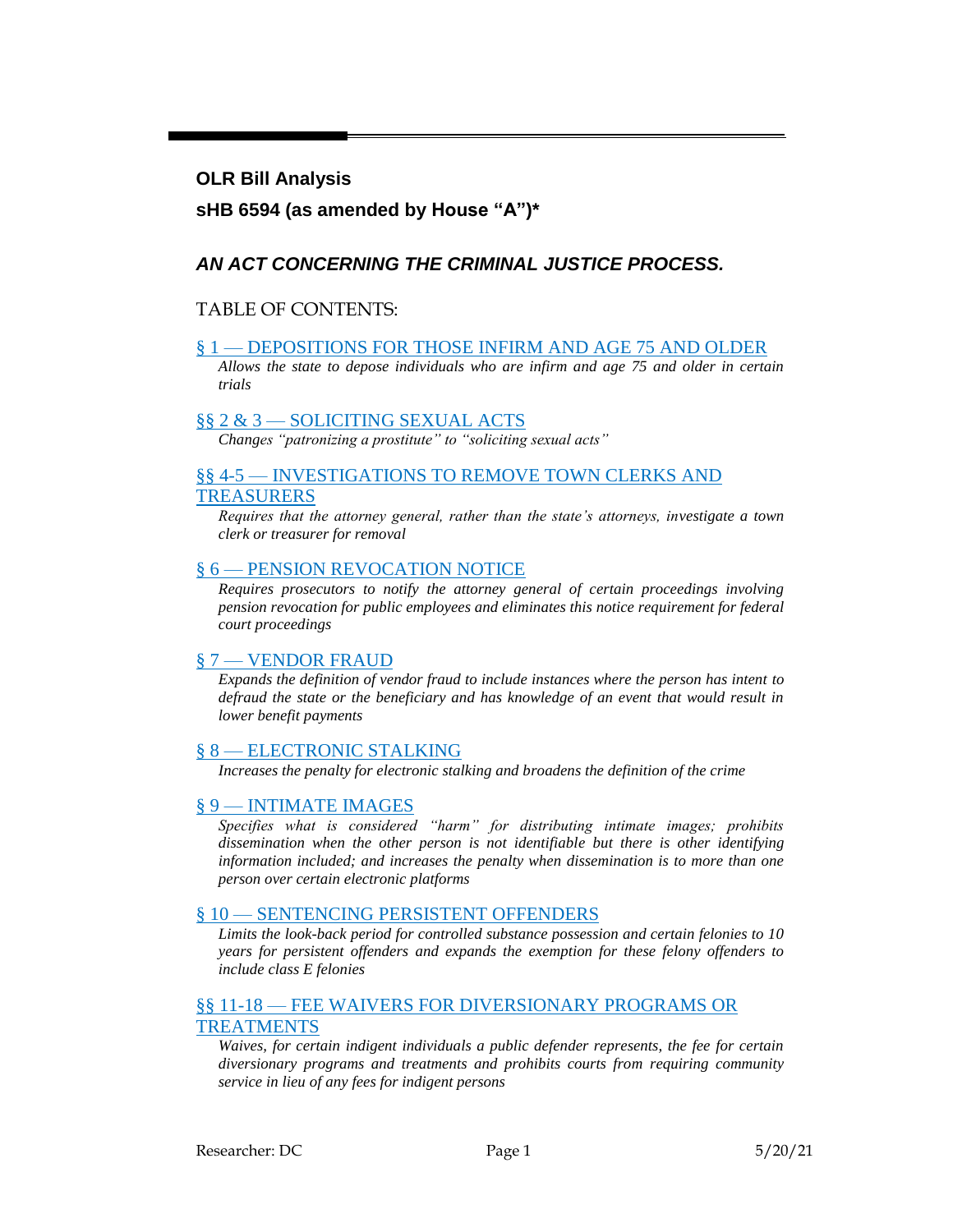### §§ 14 & 19 — [NARCOTIC DRUG STORAGE](#page-7-0)

*[Adds a penalty for failure to keep a narcotic in the original container and allows violators](#page-7-1)  [to take the pretrial drug education and community service program](#page-7-1)*

### § 20 — FINE FOR FAILING TO PAY OR ACT FOR CERTAIN [INFRACTIONS OR VIOLATIONS](#page-8-0)

*[Reduces certain penalties when a person fails to pay or respond to infractions or](#page-8-1)  [violations](#page-8-1)*

### § 21 — [PRE-SENTENCE CONFINEMENT](#page-8-2) CREDIT

*[Allows for pre-sentence confinement credit on concurrent sentences and that consecutive](#page-8-3)  [sentences are only counted once](#page-8-3)*

§§ 22-24 — [SALE OR POSSESSION OF DRUGS IN DRUG-FREE ZONES](#page-9-0)

*[Reduces the \(1\) scope of laws enhancing the penalties for illegal drug activities in drug](#page-9-1)[free zones and \(2\) size of these zones from 1,500 to 200 feet](#page-9-1)*

### § 25 — [SENTENCE MODIFICATIONS](#page-11-0)

*[Expands eligibility for sentence modification by allowing the court, without an agreement](#page-11-1)  [between the defendant and the state, to modify sentences, including those under plea](#page-11-1)  [agreements with seven years or less of actual incarceration](#page-11-1)*

\*House Amendment  $'A''$  (1) eliminates the underlying bill's provisions transferring certain civil functions from the Division of Criminal Justice to the attorney general, (2) adds definitions for the electronic stalking provision, and (3) makes conforming changes.

EFFECTIVE DATE: October 1, 2021, except the sentence modification provisions (§ 28) are effective upon passage.

# <span id="page-1-0"></span>**§ 1 — DEPOSITIONS FOR THOSE INFIRM AND AGE 75 AND OLDER**

<span id="page-1-1"></span>*Allows the state to depose individuals who are infirm and age 75 and older in certain trials* 

The bill allows the state to ask the Superior Court or judge to depose witnesses who are infirm and age 75 and older in any case involving an offense where the punishment may be imprisonment of more than one year.

Current law allows these witness depositions to be taken before a commissioner or magistrate that the court or judge designates. The bill also allows these depositions to be before a judge. As under existing law, depositions occur if it appears the witness's testimony will be required at trial and he or she will be unable to testify at trial.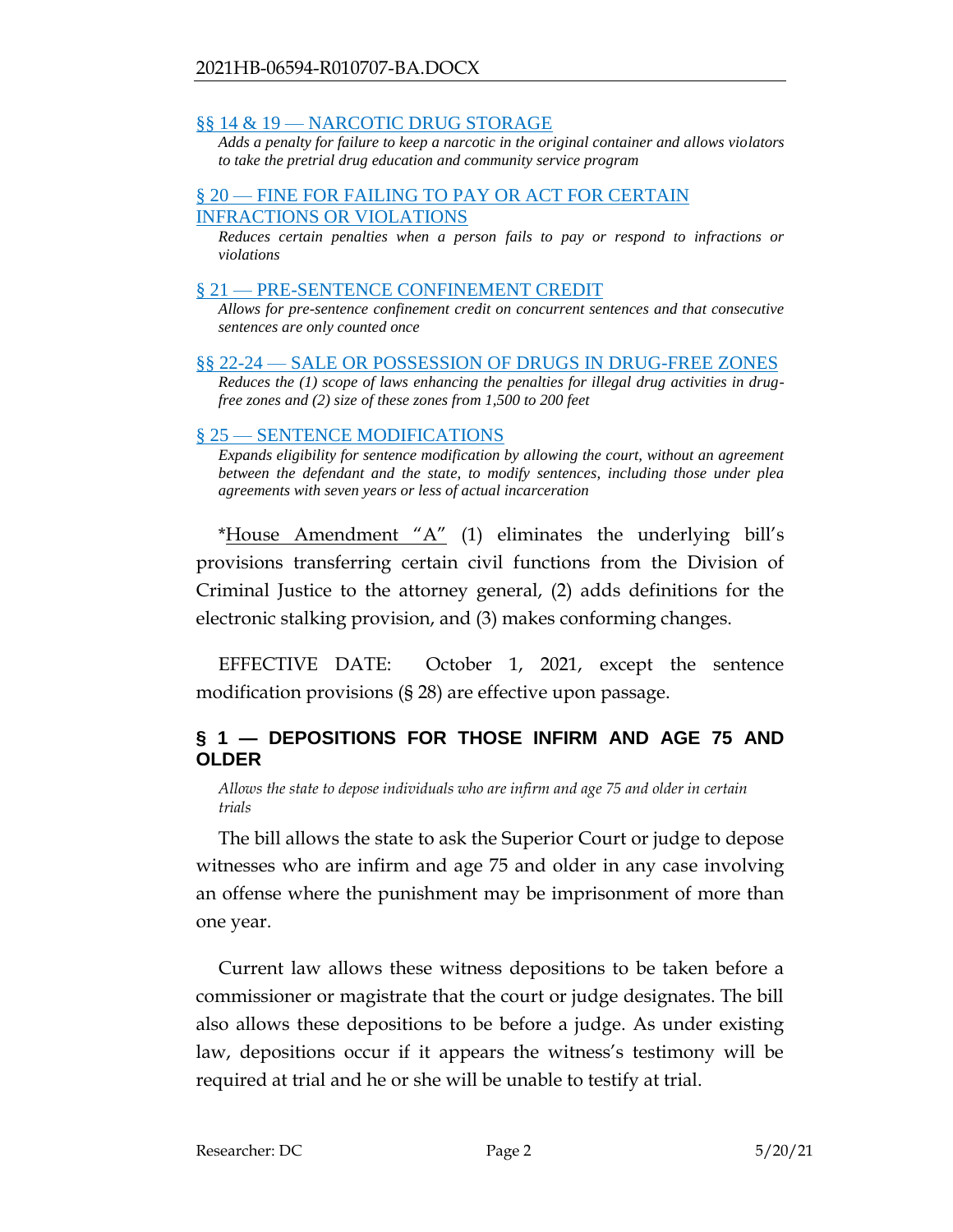## <span id="page-2-0"></span>**§§ 2 & 3 — SOLICITING SEXUAL ACTS**

<span id="page-2-1"></span>*Changes "patronizing a prostitute" to "soliciting sexual acts"*

The bill changes the crime of "patronizing a prostitute" to "soliciting sexual acts."

# <span id="page-2-2"></span>**§§ 4-5 — INVESTIGATIONS TO REMOVE TOWN CLERKS AND TREASURERS**

<span id="page-2-3"></span>*Requires that the attorney general, rather than the state's attorneys, investigate a town clerk or treasurer for removal*

The bill transfers from the state's attorneys to the attorney general the responsibility for investigating a town clerk or treasurer for removal. As under current law for state's attorneys, the bill requires the attorney general to, among other things, investigate charges of misconduct, willful and material neglect of duty, or incompetent conduct. Additionally, the attorney general has the power to, among other things, summon witnesses, require the production of necessary documents, and represent the state in removal hearings.

# <span id="page-2-4"></span>**§ 6 — PENSION REVOCATION NOTICE**

<span id="page-2-5"></span>*Requires prosecutors to notify the attorney general of certain proceedings involving pension revocation for public employees and eliminates this notice requirement for federal court proceedings*

Under current law, the attorney general must notify the prosecutor when the defendant in a state or federal court criminal proceeding is a public official or state or municipal employee charged with a crime related to his or her office for purposes of pension revocation. The bill instead requires the prosecutor to notify the attorney general of the proceeding and eliminates the requirement for this notice for federal court proceedings. It also requires the attorney general to pursue the remedies under the pension revocation law (e.g., fines, restitutions, or other monetary orders paid from the official's or employee's pension).

# <span id="page-2-6"></span>**§ 7 — VENDOR FRAUD**

<span id="page-2-7"></span>*Expands the definition of vendor fraud to include instances where the person has intent to defraud the state or the beneficiary and has knowledge of an event that would result in lower benefit payments* 

Under current law, vendor fraud is when a person, acting on their own or on an entity's behalf, provides goods or services to public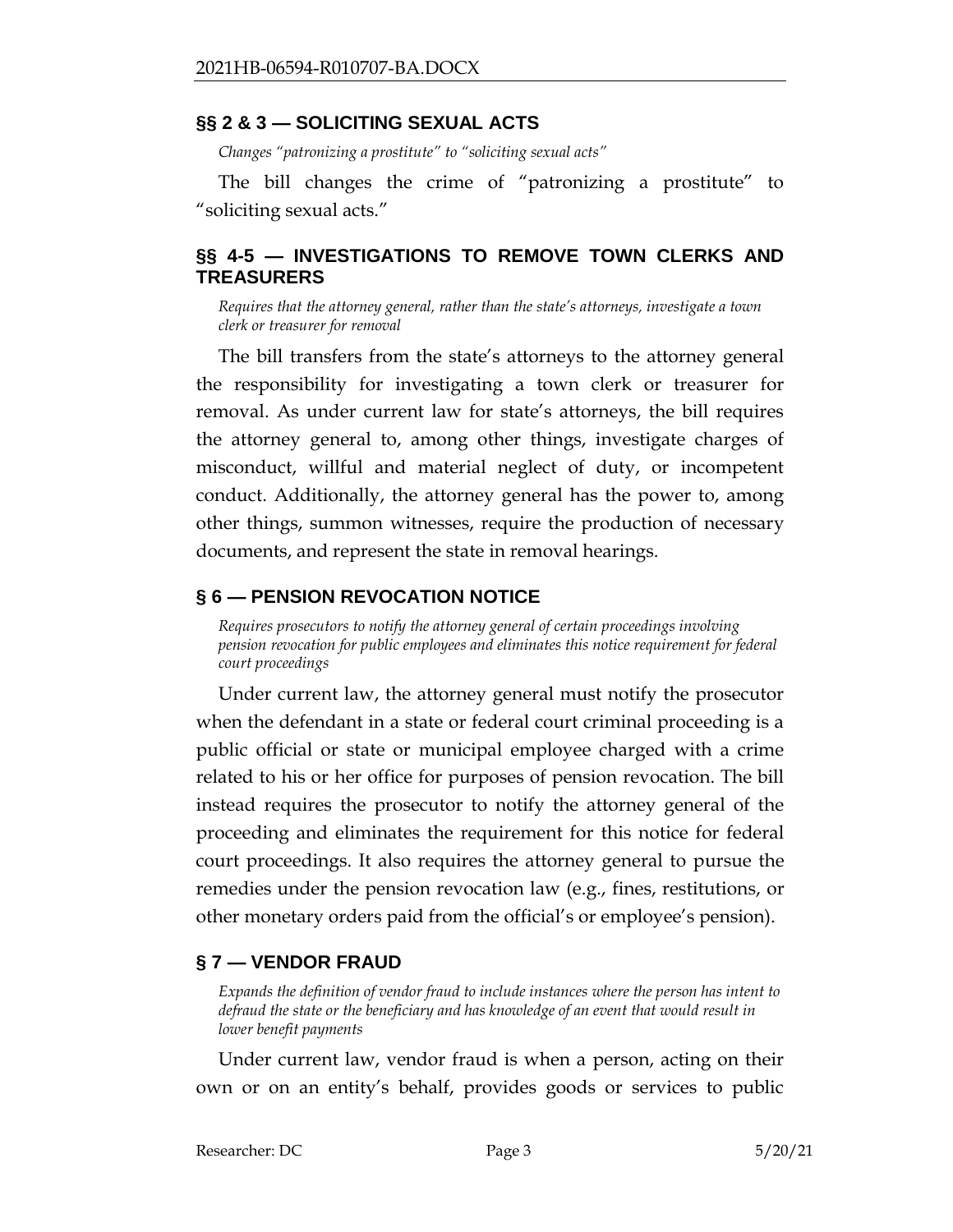assistance beneficiaries (including Medicaid) with the intent to defraud either the state or the beneficiary. The bill expands the circumstances that constitute vendor fraud to include instances where the person has knowledge of the occurrence of any event affecting (1) his or her initial or continued right to the benefit or payment, or (2) the initial or continued right to the benefit or payment of any beneficiary he or she applied for or is receiving the benefit or payment for, and the person conceals or does not disclose the event intending to fraudulently secure the benefit or payment either in a greater amount or quantity than is due or when no benefit or payment is allowed.

By law, there are six degrees of vendor fraud, with penalties ranging from a class C misdemeanor (punishable by up to three months imprisonment, up to a \$500 fine, or both) to a class B felony (punishable by up to 20 years imprisonment, up to a \$15,000 fine, or both), depending on the amount of goods or services involved.

# <span id="page-3-0"></span>**§ 8 — ELECTRONIC STALKING**

<span id="page-3-1"></span>*Increases the penalty for electronic stalking and broadens the definition of the crime*

Under current law, a person is guilty of electronic stalking when he or she recklessly causes another person to reasonably fear for his or her physical safety by willfully and repeatedly using a global positioning system or similar electronic monitoring system to remotely determine or track the person's position or movement. The bill broadens the crime's definition to include intending to kill, injure, harass, or intimidate another person by using an interactive computer service or electronic communication service, electronic communication system, or electronic monitoring system to place the other person under surveillance or engage in other conduct that (1) places the other person or their immediate family member or intimate partner in a reasonable fear of death or serious bodily injury or (2) causes, attempts to cause, or is reasonably expected to cause substantial emotional distress to these individuals.

Under the bill, an "immediate family member" means (1) a person's spouse, parent, brother, sister, or child, or the person to whom the person stands in loco parentis (i.e., in place of a parent) or (2) any

Researcher: DC Page 4 5/20/21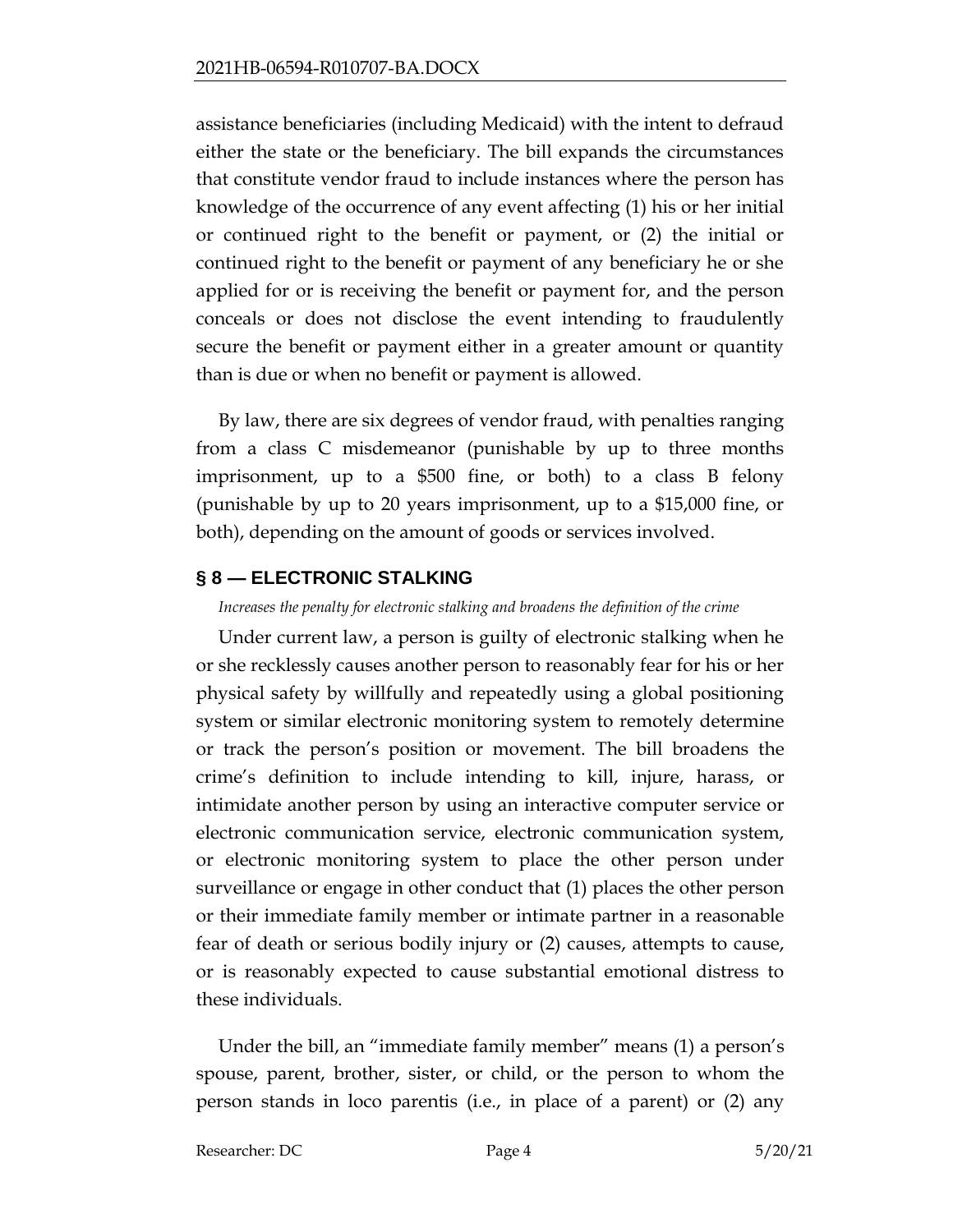person living in the household and related to the person by blood or marriage. "Intimate partner" means a (1) former spouse; (2) person who has a child in common with the person regardless of whether he or she is or has been married or are living or have lived together at any time; or (3) person in, or who has recently been in, a dating relationship with the person.

The bill increases the penalty from a class B misdemeanor (punishable by up to six months imprisonment, up to a \$1,000 fine, or both) to a class D felony (punishable by up to five years imprisonment, up to a \$5,000 fine, or both).

# <span id="page-4-0"></span>**§ 9 — INTIMATE IMAGES**

<span id="page-4-1"></span>*Specifies what is considered "harm" for distributing intimate images; prohibits dissemination when the other person is not identifiable but there is other identifying information included; and increases the penalty when dissemination is to more than one person over certain electronic platforms*

## *"Harm"*

By law, a person is guilty of unlawful dissemination of an intimate image when the person intentionally disseminates an intimate image without the other person's consent, knowing that the other person believed the image would not be disseminated, and the other person suffers harm because of the dissemination.

The bill specifies "harm" includes subjecting the other person to hatred, contempt, ridicule, physical or financial injury, psychological harm, or serious emotional distress.

# *Identifiable Information*

Under current law, there are certain circumstances where disseminating these images is not a crime, including, among others, when the other person is not clearly identifiable. But under the bill, the exemption does not apply if there is personally identifying information associated with or accompanying the image.

# *Increased Penalty*

The bill increases the penalty, from a class A misdemeanor (punishable by up to one year imprisonment, up to a \$2,000 fine, or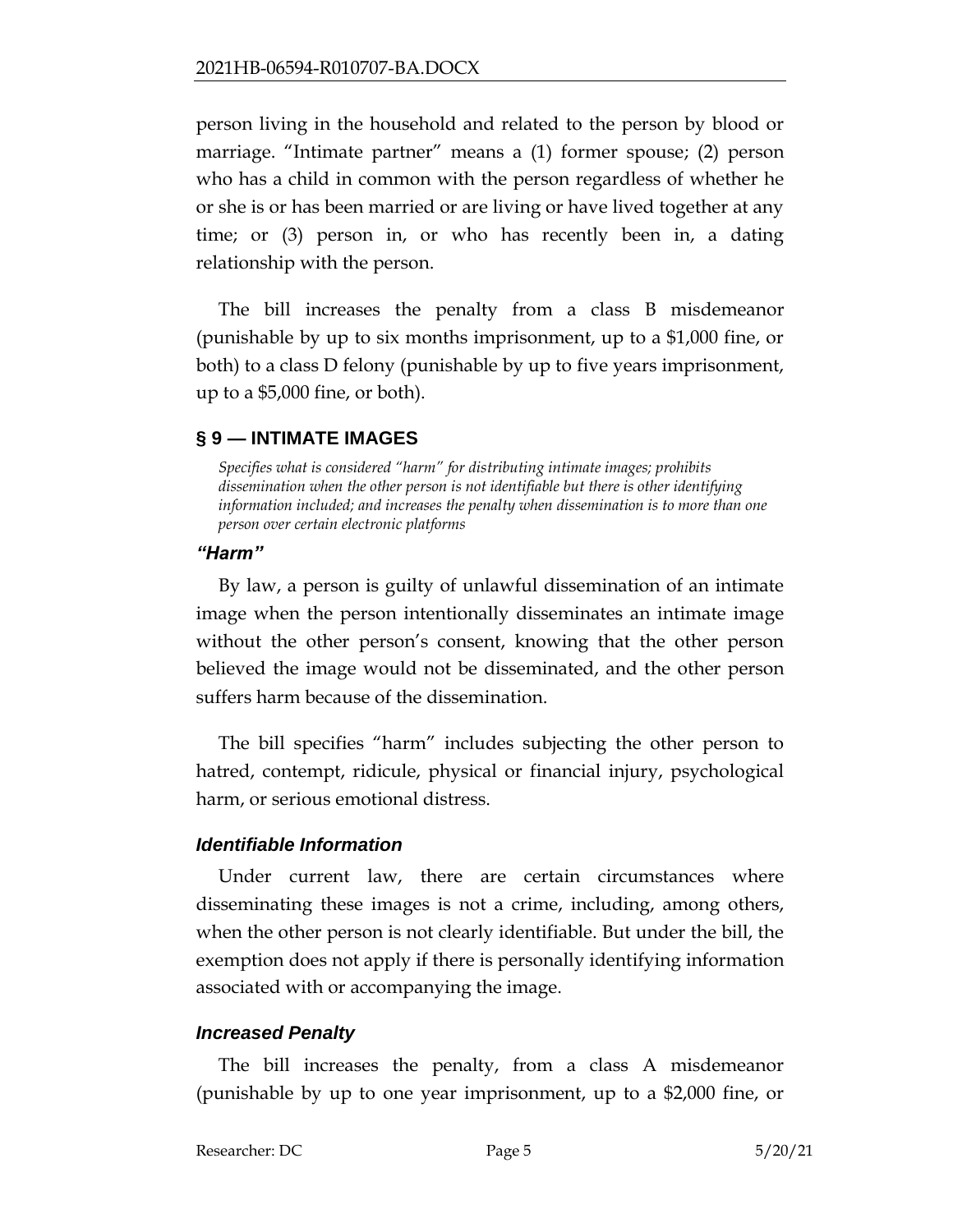both) to a class D felony if the unlawful dissemination is to more than one person by means of an interactive computer service, an information service, or a telecommunications service.

Under the bill, "interactive computer service" means any information service, system, or access software provider that provides or enables computer access by multiple users to a computer server, including a service or system that provides access to the Internet, and the systems libraries or educational institutions operate or offer services for (47 U.S.C. § 230).

"Information service" means the offering of a capability for generating, acquiring, storing, transforming, processing, retrieving, utilizing, or making available information via telecommunications, and includes electronic publishing, but excludes any use of any such capability for managing, controlling, or operating a telecommunications system or managing a telecommunications service (47 U.S.C. § 153).

"Telecommunications service" means any transmission in one or more geographic areas (1) between or among points the user specifies; (2) of information of the user's choosing; (3) without change in the information's form or content as sent and received; (4) by electromagnetic transmission means, including fiber optics, microwave, and satellite; (5) with or without benefit of any closed transmission medium; and (6) including all instrumentalities, facilities, apparatus, and services, except customer premises equipment, which are used for collecting, storing, forwarding, switching, and delivering such information and are essential to the transmission (CGS § 16-247a).

# <span id="page-5-0"></span>**§ 10 — SENTENCING PERSISTENT OFFENDERS**

<span id="page-5-1"></span>*Limits the look-back period for controlled substance possession and certain felonies to 10 years for persistent offenders and expands the exemption for these felony offenders to include class E felonies*

By law, to be considered a persistent offender a person must (1) stand convicted of certain crimes and (2) have a prior conviction of certain crimes. The bill limits the look-back period for qualifying felonies for prior convictions to 10 years for controlled substance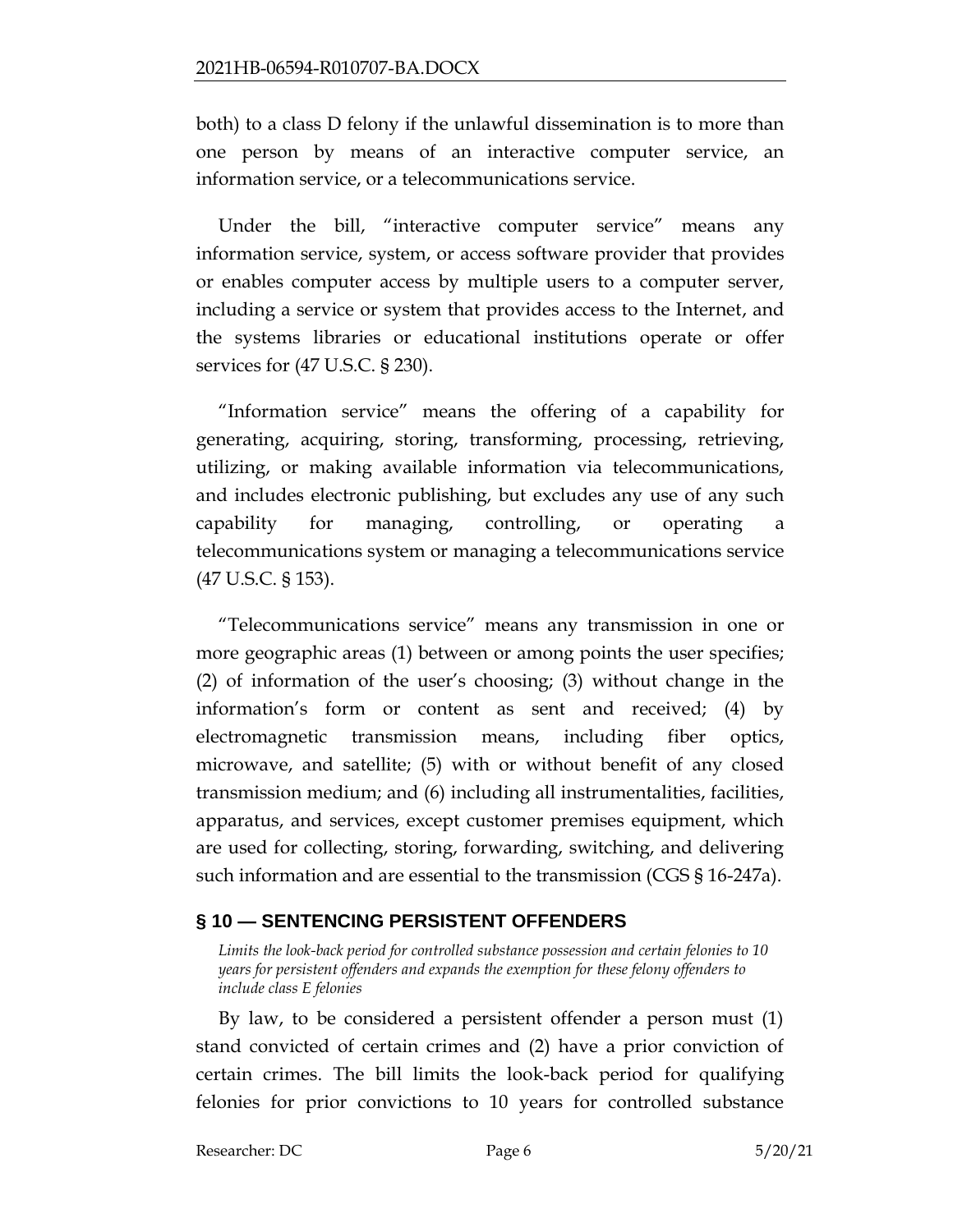possession violations and certain felonies.

Under current law, a persistent offender for possession of a controlled substance is someone convicted of a controlled substance possession violation who has two prior controlled substance possession convictions. The bill limits the look-back to 10 years.

Under current law, a persistent felony offender is someone convicted of a felony, other than a class D felony, and who has been convicted twice previously of these felonies. The bill (1) extends the exemption to also include class E felonies (punishable by up to three years imprisonment, up to a \$3,500 fine, or both) and (2) limits the look-back period to 10 years.

# <span id="page-6-0"></span>**§§ 11-18 — FEE WAIVERS FOR DIVERSIONARY PROGRAMS OR TREATMENTS**

<span id="page-6-1"></span>*Waives, for certain indigent individuals a public defender represents, the fee for certain diversionary programs and treatments and prohibits courts from requiring community service in lieu of any fees for indigent persons*

## *Fee Waivers*

For individuals, and students' parents or guardians, as applicable, who are indigent and eligible for a public defender, the bill waives the fees for certain diversionary programs. In certain programs, it also eliminates the requirement that good cause be shown or that the fee would cause economic hardship. The bill waives the fees for the following programs:

- 1. community service labor program (CGS § 53a-39c),
- 2. accelerated pretrial rehabilitation (CGS § 54-56e),
- 3. pretrial alcohol education programs for certain motor vehicle violations (CGS § 54-56g),
- 4. pretrial drug education and community service program for certain dependency-producing drug offenses (CGS § 54-56i),
- 5. pretrial school violence prevention program (CGS § 54-56j), and
- 6. pretrial family violence education program (CGS § 46b-38c).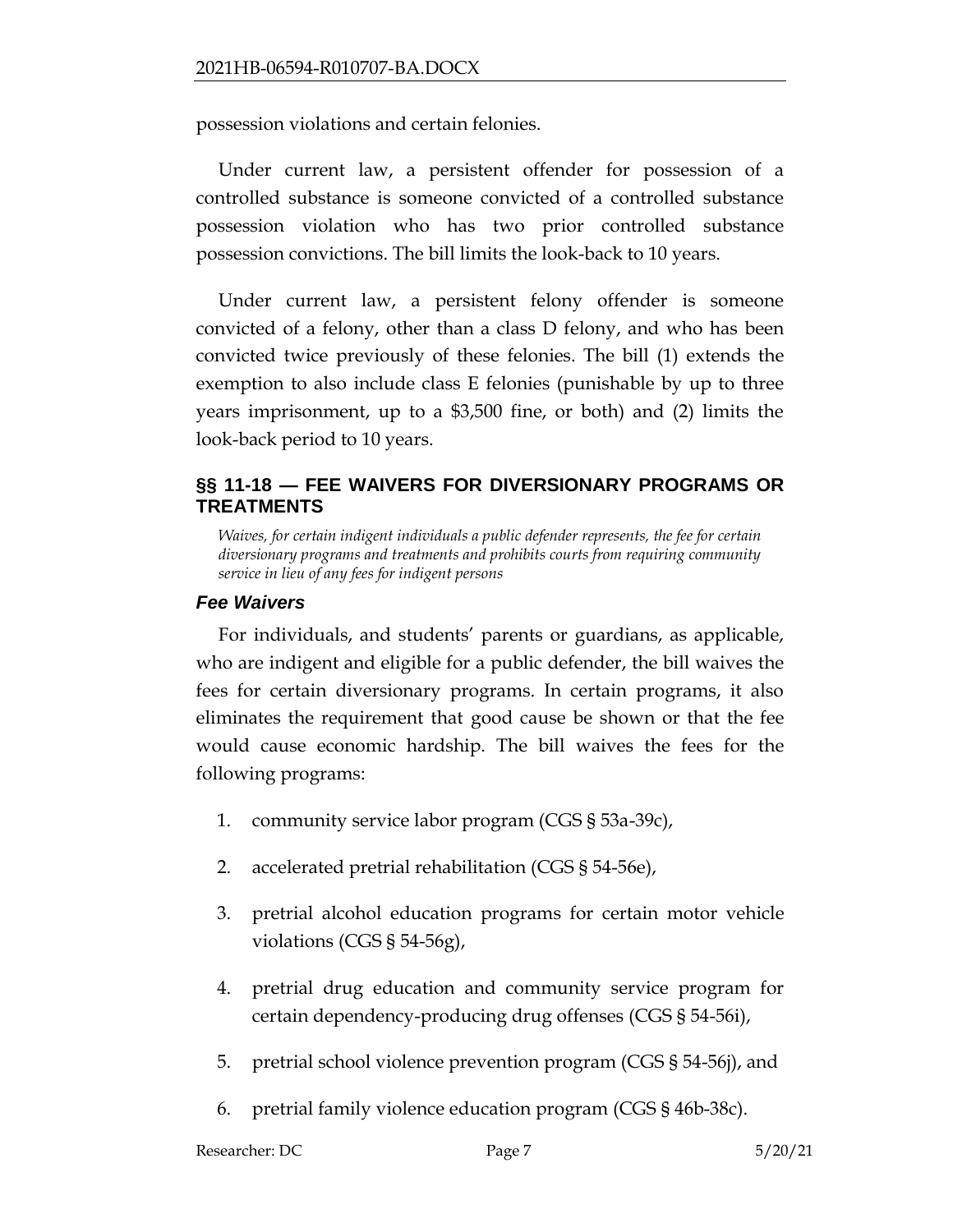Under existing law, indigent individuals are exempt from these program fees upon the filing of indigent status, its confirmation, and entering the finding.

The bill prohibits anyone from being denied a Department of Mental Health and Addiction Services clinical examiner examination due to inability to pay the associated fees or costs of the exam or program. The bill waives the fees though the processes described above.

Under current law, a person granted suspended prosecution for drug or alcohol dependence treatment may be deemed indigent if the court determines the person has an estate insufficient to provide for the person's support or there is no other person legally liable or able to support the person. The bill also allows individuals to be deemed indigent if they have been determined indigent and eligible for a public defender to be appointed on their behalf.

The bill makes minor, technical, and conforming changes.

# *Community Service Prohibition*

Additionally, the bill prohibits the court from requiring community service in lieu of paying the fee if waived for any of the programs described above.

# <span id="page-7-0"></span>**§§ 14 & 19 — NARCOTIC DRUG STORAGE**

<span id="page-7-1"></span>*Adds a penalty for failure to keep a narcotic in the original container and allows violators to take the pretrial drug education and community service program*

# *Penalty*

By law, a person who legally has any narcotic drug may only possess it in the container was delivered in. The bill makes anyone who fails to do this guilty of a class D misdemeanor (punishable by up to 30 days imprisonment, up to a \$250 fine, or both). Under current law, a person violating a dependency-producing drug provision without a specified penalty is subject to, for (1) a first offense, a fine of up to \$3,500, imprisonment of up to two years, or both; and (2) any subsequent offense, a class C felony (punishable by up to 10 years imprisonment, up to a \$10,000 fine, or both).

Researcher: DC Page 8 5/20/21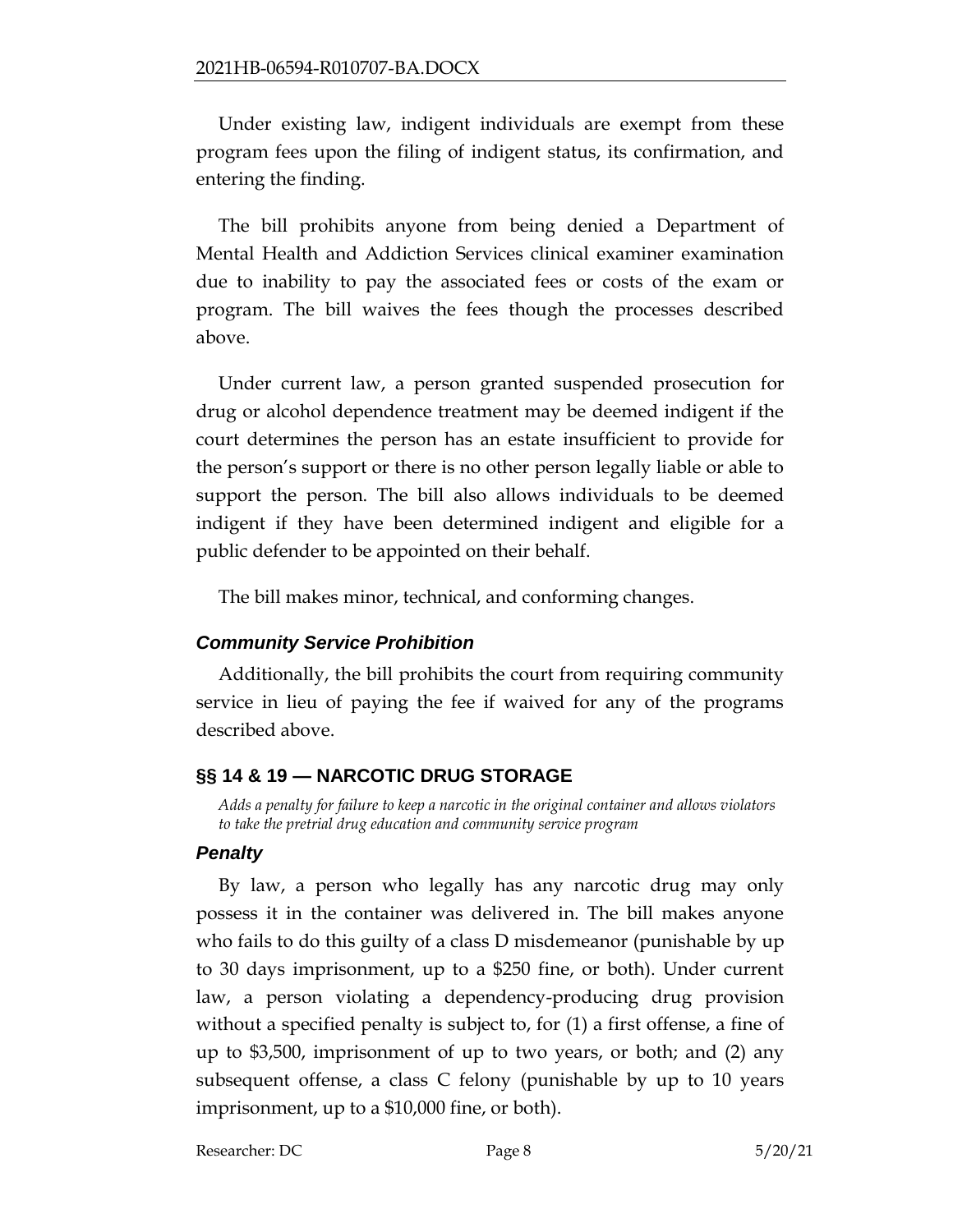The bill's penalties do not apply to anyone who in good faith places the narcotic in either a (1) pill box, case, or organizer stored within his or her residence, or (2) secured or locked pill box, case, or organizer, if these objects are accompanied by proof of the person's prescription.

## *Pretrial Drug Education and Community Service Program*

The bill allows certain individuals charged with improper storage to take the pretrial drug education and community service program. As under existing law, individuals are generally ineligible to participate if they have already previously participated twice in this program, or its predecessor or community service programs. The program has a \$100 application fee, \$150 evaluation fee, and \$600 program fee, unless waived (see above).

Among other things, the program consists of 15 sessions of drug education, at least 15 sessions of substance abuse treatment, and community service. As under existing law, if a person successfully completes the program, the court dismisses the charges, but those who do not complete the program must return to court to face the original charges.

# <span id="page-8-0"></span>**§ 20 — FINE FOR FAILING TO PAY OR ACT FOR CERTAIN INFRACTIONS OR VIOLATIONS**

<span id="page-8-1"></span>*Reduces certain penalties when a person fails to pay or respond to infractions or violations* 

Under current law, a person charged with an infraction who fails to pay the fine and additional fee, fails to send in a plea of not guilty by the answer date, or willfully fails to appear at a required scheduled court appearance date is guilty of a class C misdemeanor. But for certain infractions or violations, failing to pay the fine and fees, failing to send in a timely plea, or willfully failing to appear in court is a class A misdemeanor. The bill reduces these penalties to an unclassified misdemeanor for which violators may be subject to up to 10 days imprisonment.

# <span id="page-8-2"></span>**§ 21 — PRE-SENTENCE CONFINEMENT CREDIT**

<span id="page-8-3"></span>*Allows for pre-sentence confinement credit on concurrent sentences and that consecutive sentences are only counted once*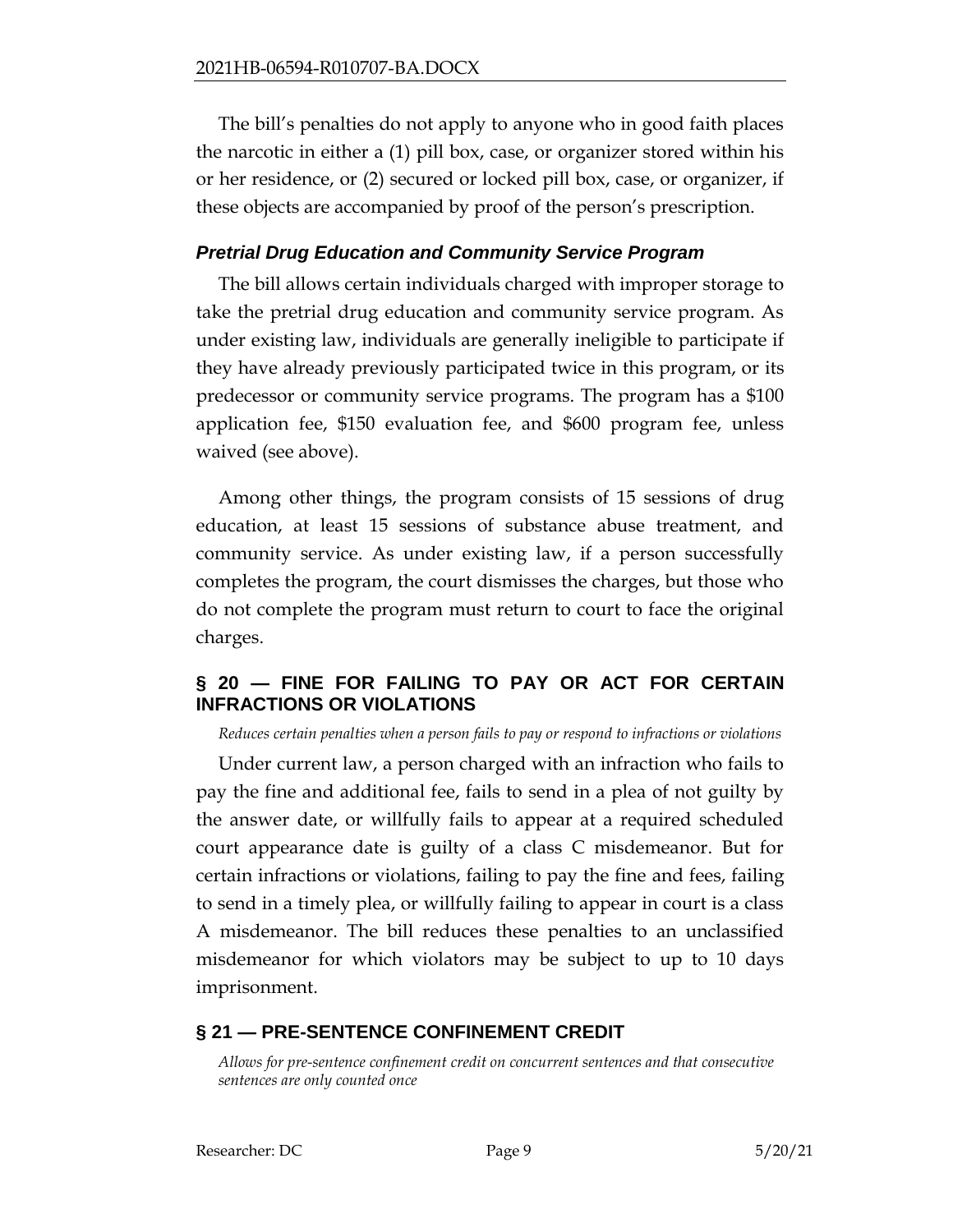Under the bill, anyone who is confined in a community correctional center or a correctional institution for an offense committed on or after October 1, 2021, under a mittimus (an order to arrest and bring a person before the court) or because the person is unable to obtain bail or is denied bail, must, if subsequently imprisoned, have their sentence reduced by the number of days they spent in pre-sentence confinement.

In calculating these credits, each day of pre-sentence confinement is counted (1) equally in reducing any concurrent sentence imposed for any offense pending at the time the sentence was imposed, but (2) only once in reducing any imposed consecutive sentence.

These provisions apply only to people whose inability to obtain bail or bail denial is the sole reason for their presentence confinement. However, if a person is imprisoned at the same time he or she is in presentence confinement on another charge and the conviction for the imprisonment is reversed on appeal, the person is entitled, in any subsequent sentencing, to a reduction based on the presentence confinement.

Under the bill, in the case of a fine, each day spent confined before sentencing is credited against the sentence at a per diem rate equal to the average daily cost of incarceration as the correction commissioner determines.

# <span id="page-9-0"></span>**§§ 22-24 — SALE OR POSSESSION OF DRUGS IN DRUG-FREE ZONES**

<span id="page-9-1"></span>*Reduces the (1) scope of laws enhancing the penalties for illegal drug activities in drugfree zones and (2) size of these zones from 1,500 to 200 feet*

This bill reduces the scope of laws enhancing the penalties for illegal drug activities near schools, licensed child care centers, and public housing projects (i.e., drug-free zones). It reduces the size of these zones from 1,500 to 200 feet and specifies that they are measured from the perimeter of the property.

The bill also provides that for the enhanced penalty to apply for some of these crimes, the offender must commit the crime with the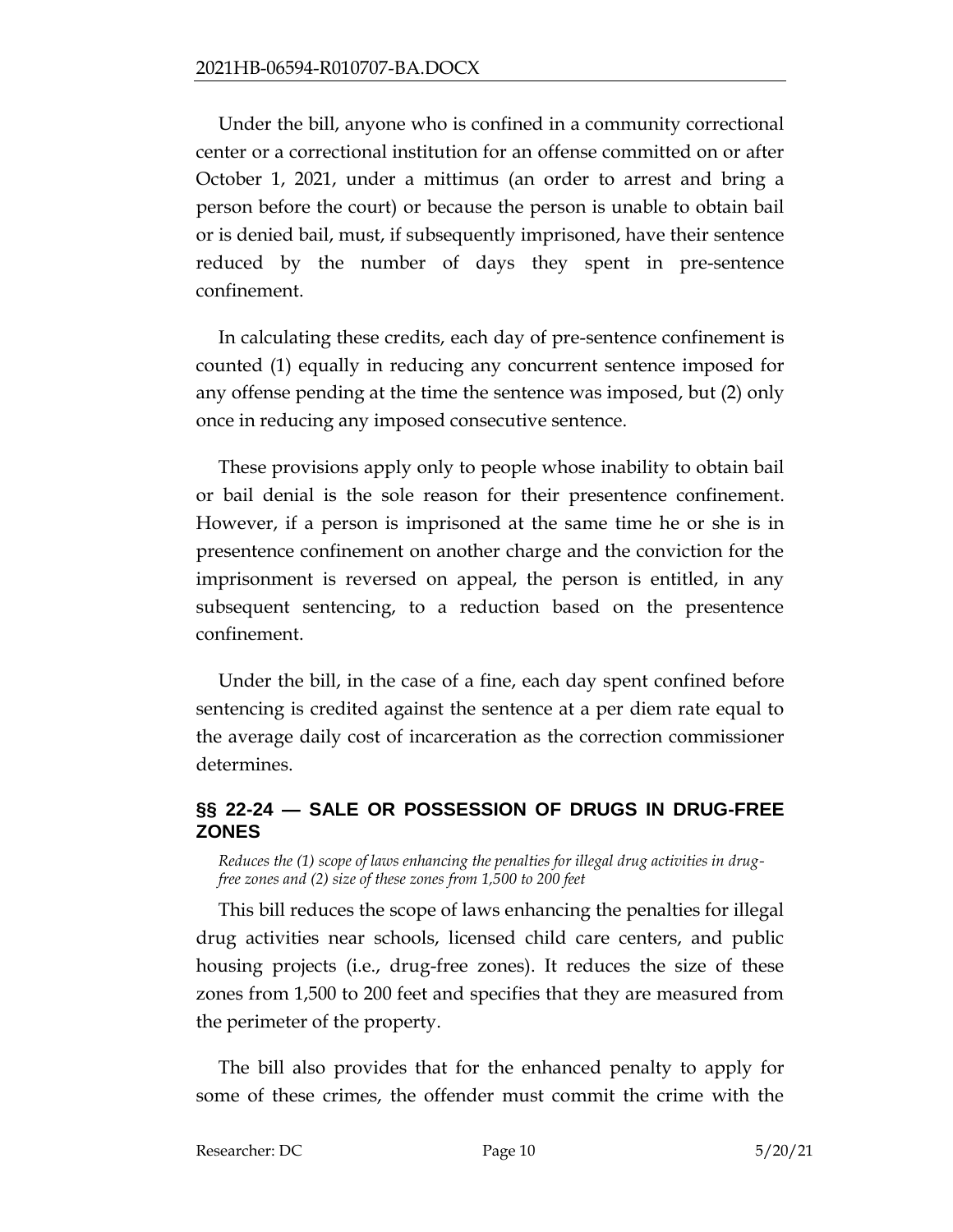intent to do so in a specific location which the trier of fact (i.e., the jury or judge) determines is within the zone. To the extent this provision applies to illegal drug sales and related crimes, it codifies case law (see *Background- Related Cases*).

Drug-free zones, which the bill reduces from 1,500 to 200 feet, generally require a mandatory sentence, in addition and consecutive to any prison term imposed for the underlying crime, as follows:

- 1. one year for various drug paraphernalia crimes near a public or private elementary or secondary school when the defendant is not enrolled as a student there;
- 2. class A misdemeanor with a required prison and probation sentence for possessing illegal drugs near a public or private elementary or secondary school when the defendant is not enrolled as a student there, or near a licensed child care center identified by a conspicuous sign; or
- 3. three years for selling illegal drugs, transporting or possessing them with intent to sell, or related crimes near a (a) public or private elementary or secondary school, (b) licensed child care center identified by a conspicuous sign, or (c) public housing project.

# *Exceptions to Enhanced Penalties; Departing From a Mandatory Minimum*

By law, the enhanced penalties do not apply to (1) drug paraphernalia-related actions involving less than one-half ounce of marijuana or (2) possessing less than one-half ounce of marijuana.

Also, judges can impose less than the law's mandatory minimum sentence under the laws described above when no one was hurt during the crime and the defendant (1) did not use or attempt or threaten to use physical force; (2) was unarmed; and (3) did not threaten to use or suggest that he or she had a firearm, other deadly weapon, or other instrument that could cause death or serious injury. Defendants must show good cause and can invoke these provisions only once. Judges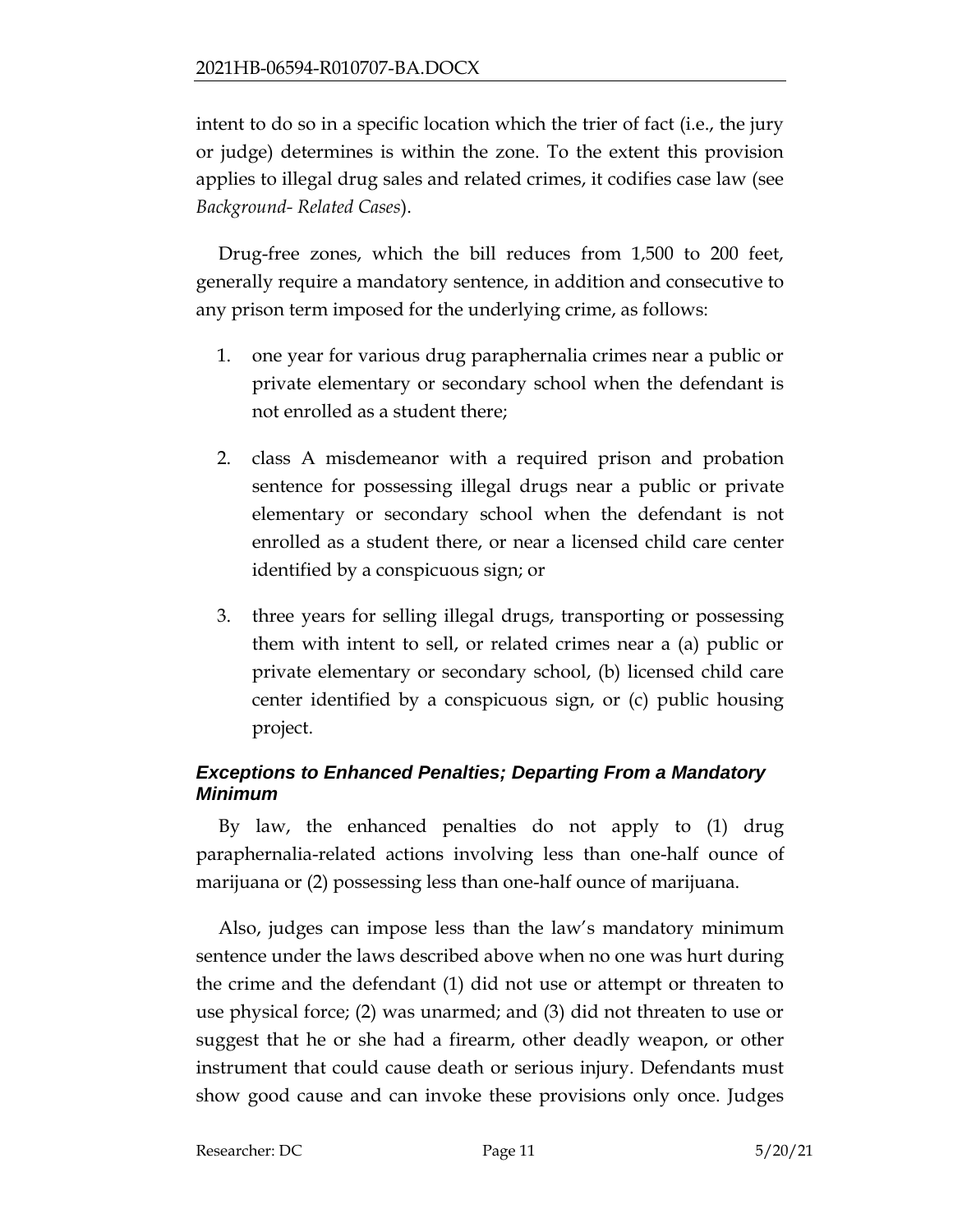must state at sentencing hearings their reasons for (1) imposing the sentence and (2) departing from the mandatory minimum (CGS § 21a-283a).

## *Background – Related Cases*

In a series of cases, the Connecticut Supreme Court has interpreted the statute setting enhanced penalties for drug sales and related crimes in drug-free zones as requiring the state to prove that the defendant intended to sell drugs at a specific location within such a zone. The state does not have to prove that the defendant knew that the location was within such a zone (see *State v. Denby*, 235 Conn. 477 (1995); *State v. Hedge*, 297 Conn. 621 (2010); *State v. Lewis*, 303 Conn. 760 (2012)).

# <span id="page-11-0"></span>**§ 25 — SENTENCE MODIFICATIONS**

<span id="page-11-1"></span>*Expands eligibility for sentence modification by allowing the court, without an agreement between the defendant and the state, to modify sentences, including those under plea agreements with seven years or less of actual incarceration*

The bill expands eligibility for sentence modification (i.e., sentence reduction, defendant discharge, or placement of the defendant on probation or conditional discharge). Current law requires both the defendant and prosecutors to agree for the court to hold a modification hearing when the defendant's entire sentence exceeds three years.

The bill allows the court, without an agreement between the defendant and the state, to modify plea agreements, including those with an agreed upon sentence range, which include seven years or less of actual incarceration. The bill requires such an agreement if the plea is over seven years. As under existing law, there must be a hearing and good cause shown. In addition, the bill allows defendants whose sentence is a result of a trial to move for sentence modification without an agreement, regardless of sentence length.

The bill prohibits the defendant from filing a subsequent motion for relief under these provisions until five years after the date of the most recent decision denying him or her relief by a sentence reduction or discharge.

# **COMMITTEE ACTION**